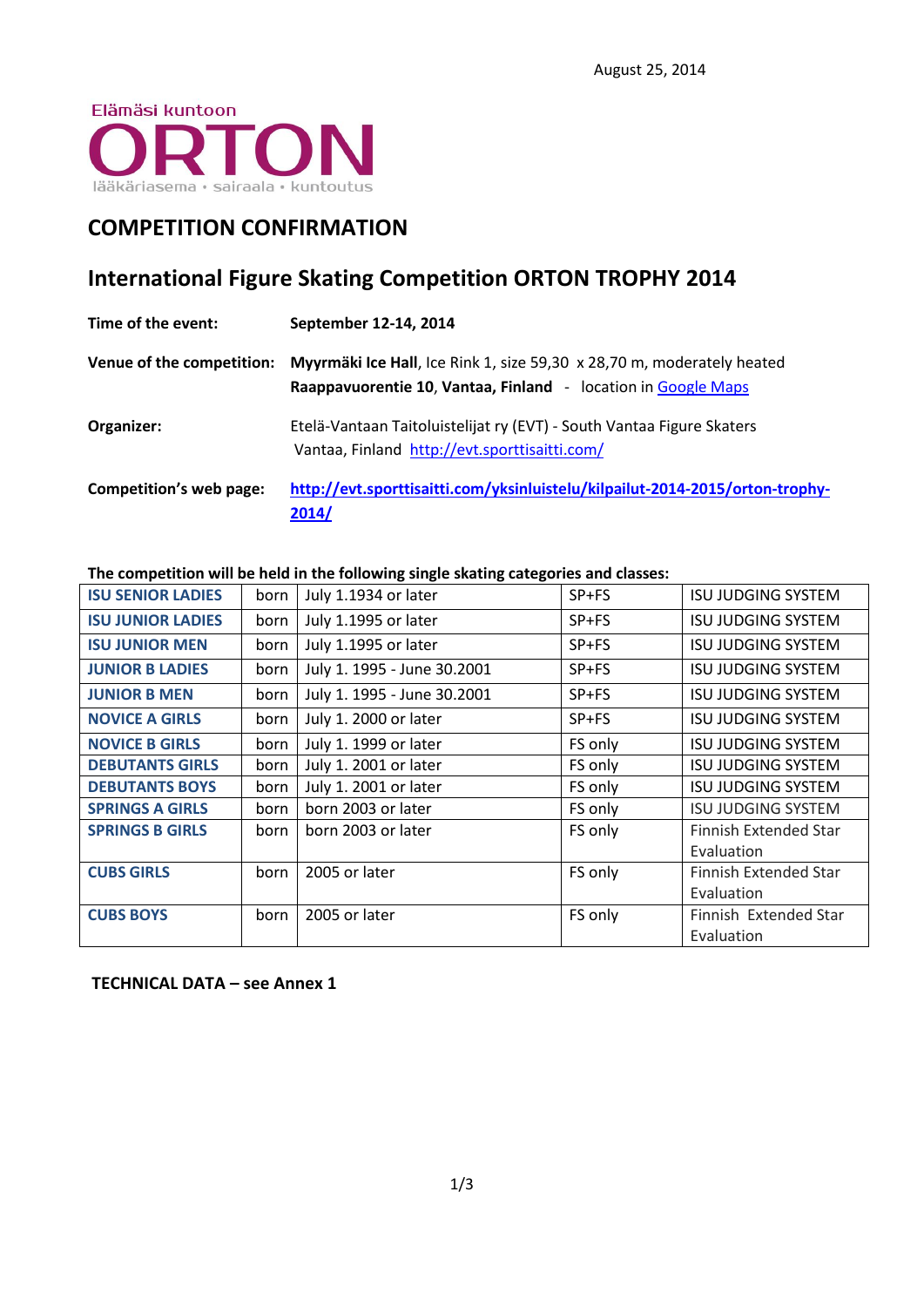ľ C**onfirmation of the skaters accepted** to the competition and **preliminary competition schedule** will be published on the website on **August 25, 2014**. **The final schedule with starting orders and groups** will be published on the website on **September 9, 2014**.

### **PLANNED PROGRAM CONTENT**

All competitors (except for Cubs and Springs B) are asked to e-mail their **planned elements** (using **Annex 3** or similar) to [ortontrophy@gmail.com](mailto:ortontrophy@gmail.com) by **August 29, 2014** at the latest. The sheet must be completed in English using the terminology listed in ISU Communication 1494 or any update.

### **ENTRY FEE**

- Categories with SP and FS/two programs 80  $\epsilon$
- Categories with FS only/one program 60  $\epsilon$

**The entry fee** must be paid by **August 29, 2013** to the following bank account:

| SWIFT/BIC:                | <b>HELSFIHH</b>    | (Aktia Bank plc, Helsinki, Finland)                             |
|---------------------------|--------------------|-----------------------------------------------------------------|
| <b>Bank account IBAN:</b> | FI5840550010089353 |                                                                 |
| in favour of:             |                    | Etelä-Vantaan Taitoluistelijat (or South Vantaa Figure Skaters) |

We kindly ask the clubs to make **one payment transaction for all its skaters**.

**In case of cancellations before the draw, we'll accept substitutes from the substitute list, firstly from the same club and in the same category, secondly in the order presented in the substitute list.** Participating clubs are asked to immediately inform of any changes in their entries by e-mailing [ortontrophy@gmail.com.](mailto:ortontrophy@gmail.com)

Entry fees are not refunded, with the exception of cancellations verified by a medical certificate. However, a fee of 15 euro to cover the organizers administrative expenses will have to be paid.

### **DRAW**

The official draw will be held at Myyrmäki Ice Rink 1 on the second floor behind the café on **September 3, 2014 at 5 pm** and the result will be published on the official web page.

### **PRACTICE ICE**

Practice ice on Saturday morning 7.00-7.45 is **only for the competitors who have indicated in the Entry Form their desire to participate in the practice ice.** No program music will be played during practice ice time. **Practice fee is 15 €/20 minutes.** Practice schedules and groups will be posted on the competition's website

### **JUDGING**

Skaters are judged using the ISU judging system or Finnish Extended Star Evaluation.

The Organizer will invite the judges and other officials and pay their expenses. Composition and manning of the panel of judges, technical panel and other officials is determined and appointed by the Organizer. Please note that the panels do not necessarily meet all the requirements of National Figure Skating Federations, e.g. NISA, for ranking or qualifying purposes.